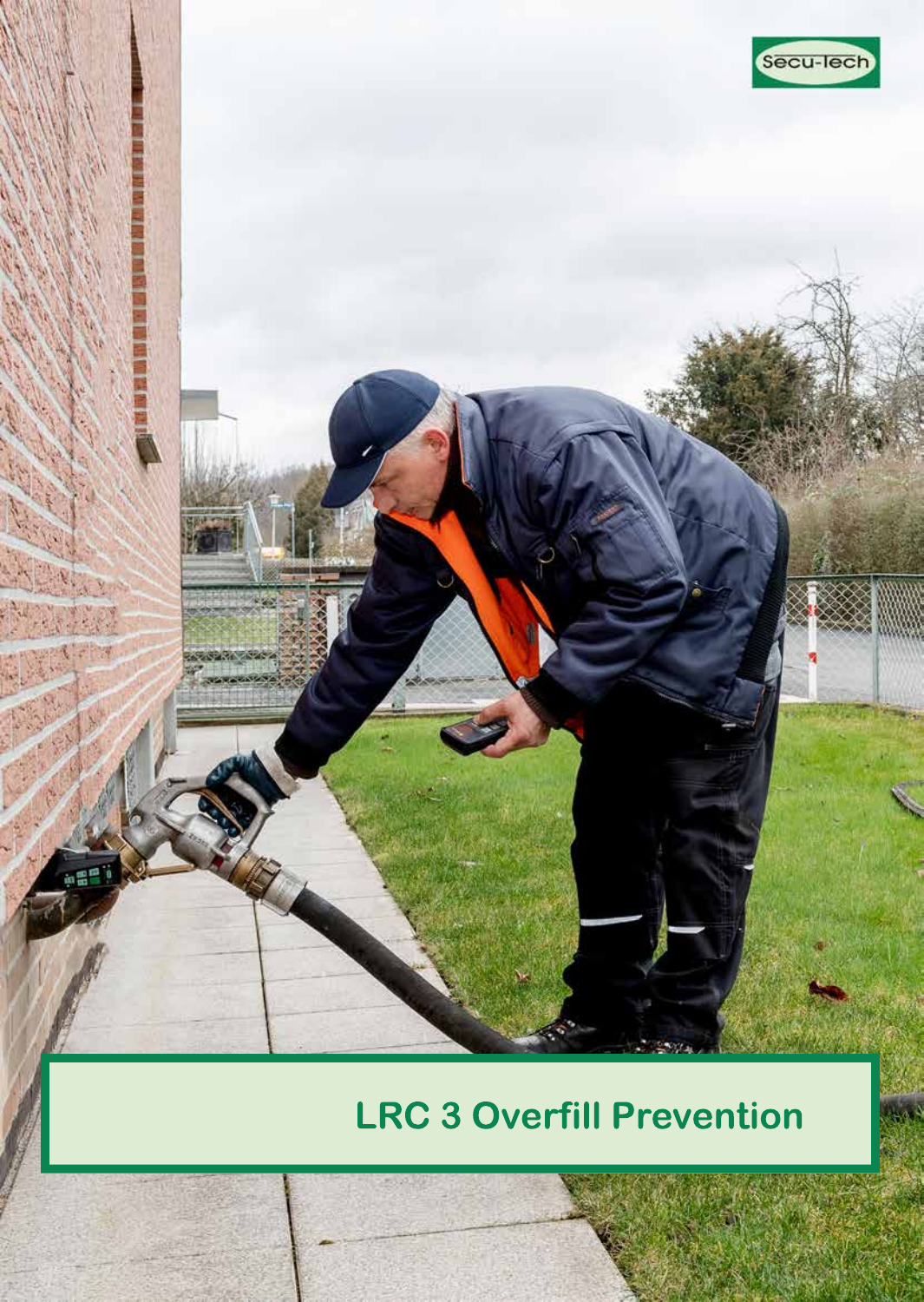

#### **Portable, Radio-controlled Transmitter with Overfill Prevention functionality**



LRC3-Small is a portable, radio-controlled transmitter with overfill prevention functionality and additional remote control functions.

The standard LRC3-Small device is supporting PTC limit probes according to EN13616.

## **BatteryTechnology and Charging Cradle with or without Alarm functionality**



The LRC3-Small portable transmitter and the Remote Control units are working with rechargeable Lithium-Ion batteries.

LRC3-Small can provide up to 11 hours permanent working time.

LRC3-RC can provide up to 55 hours permanent working time (11 hours with lighting)

The batteries can be changed easily.

### **LRC 3 Relay**



The LRC3-Relay is an additional device for providing more Remote Control functions as well as for control of magnet valve.

- + 10 Remote Control functions
	-
	-
	-
	- Output for magnet valve<br>• Cable connection<br>• CAN-BUS interfae<br>• Indication equivalent to LRC3-Control

LRC3-Relay is connected to LRC3-Control via CAN-Bus. All Remote Control functions and optical indications of LRC3-Control will be automatically taken over by LRC3-Relay.

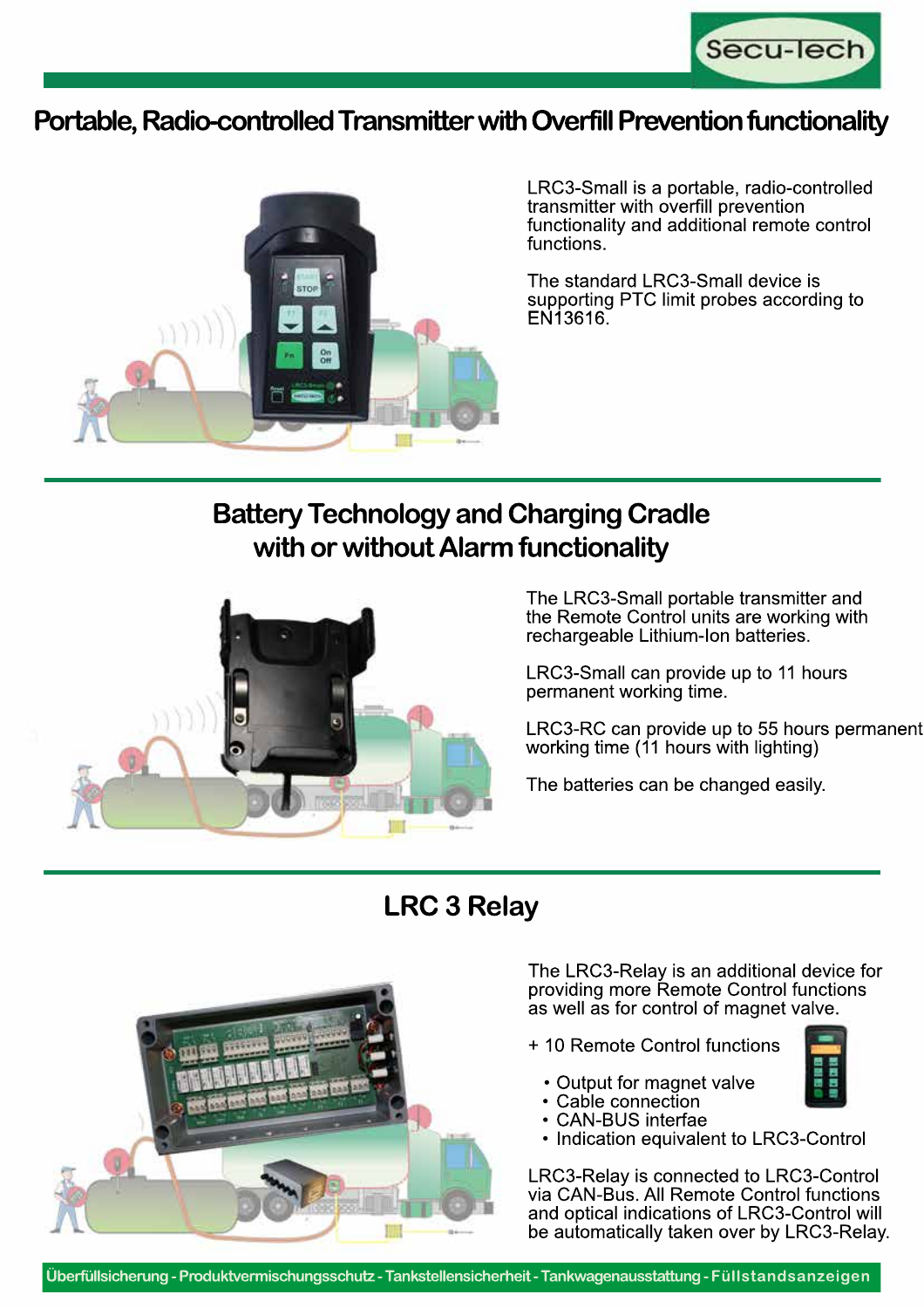

# **Remote Control Device with Display**



LRC3-RC is the Remote Control device with Display (indipendent from the electronic counter on the tanker-truck with display of functions).

LRC3-RC can work alone with the LRC3-Control or additionally with the LRC3-Small as a Remote Control.

LRC3-RC can also be used as a Dead-Man-Control in non-EX areas.

## **Amplifier with integrated Cable Overfill Prevention**



The LRC3-Control is a combination of Receiver and Amplifier with integrated Cable Overfill Prevention and CAN-BUS.

LRC3-Control is taking over the control of the magnet valve and the motor management.

This receiving unit is communicating with the portable transmitter LRC3-Small and the additional remote control devices LRC3-RC or LRC3-Remote.

### **Antenna Technology**



LRC3 does not need a special receiving device and no aerial-box (antenna box).

This receiving device is integrated in the receiver-electronic LRC3 Control.

Different antennas are availabe according to the application.